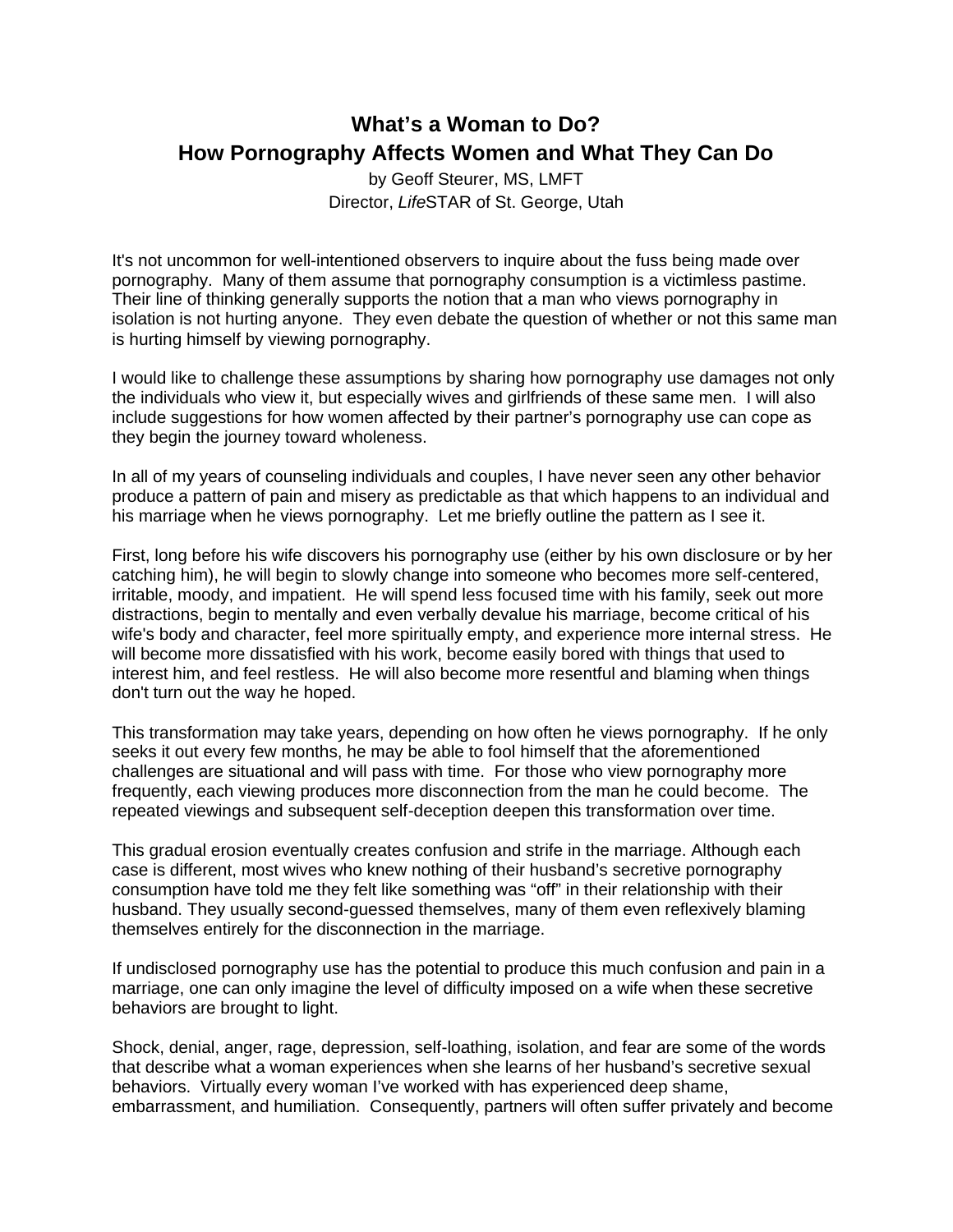more disconnected and isolated from their support systems. Even if they initially react in anger, most of the pain becomes "sorrow that the eye can't see."

It seems that most men who admit their secretive behaviors feel a sense of relief that they don't have to keep their behaviors secret anymore. On the other hand, their wives feel the opposite of relief, experiencing profound fear, anxiety, and confusion.

Many scholars have noted that women betrayed by their husband's pornography use experience symptoms associated with posttraumatic stress disorder, a condition that is equated with feelings of powerlessness, intrusive thoughts and memories, and efforts to avoid the triggers associated with the traumatic stressor. Like war-torn soldiers, these women live in fear that something will remind them of the painful memories associated with the betrayal of pornography. They often become hyper-vigilant by checking computer histories, cell phones, and obsessing over details related to his pornography use.

The stress associated with discovering a husband's pornography addiction can produce sleepless nights, food issues (both overeating and undereating), traumatic flashbacks, crying spells, and feelings of hopelessness. The physical exhaustion related to these stressors can cause a once perfectly healthy woman to begin under functioning in her various roles.

Dr. Shondell Knowlton, a marriage and family therapist in Farmington, UT, has compared the experience of learning of a husband's secret pornography use to tipping over a cart of neatly stacked apples. She says that when the metaphorical apple cart gets dumped over, the order and predictability of one's life gets scattered in all directions. Energy previously used for other things gets re-routed to gathering, cleaning, sorting, and re-stacking the "apples." This process is fraught with disorder, confusion, and humiliation.

Many women believe they will automatically recover from the trauma of their husband's pornography use when he stops looking at it. It's easy to imagine how this would be the case. If the behavior that is causing the pain goes away, then the pain goes away, right? Yes and no.

Yes, the pain will decrease as a husband commits to ending his pornography consumption and begins to live an authentic life free from the damaging effects of this addiction. On the other hand, if women affected by their husband's pornography use don't consciously work to undo the effects of his behavior, they could continue to hang onto unresolved fear, resentment, anger, and grief.

Another comparison helps to clarify this point. If a pedestrian is struck by a car, the pedestrian will be moved to safety and risks associated with getting hit will likely be eliminated. However, the fear, physical pain, and emotional insecurity associated with getting struck in the first place will linger unless the pedestrian works to undo the impact of that event.

Women who discover their husband's pornography use will benefit from doing some emotional first-aid to help stabilize them so they can set themselves up to do the long-term work of healing. I will outline some of the most helpful first steps women can take when they discover their husband's behavior. I will then briefly explain what is involved in long-term recovery for women affected by their husband's pornography use.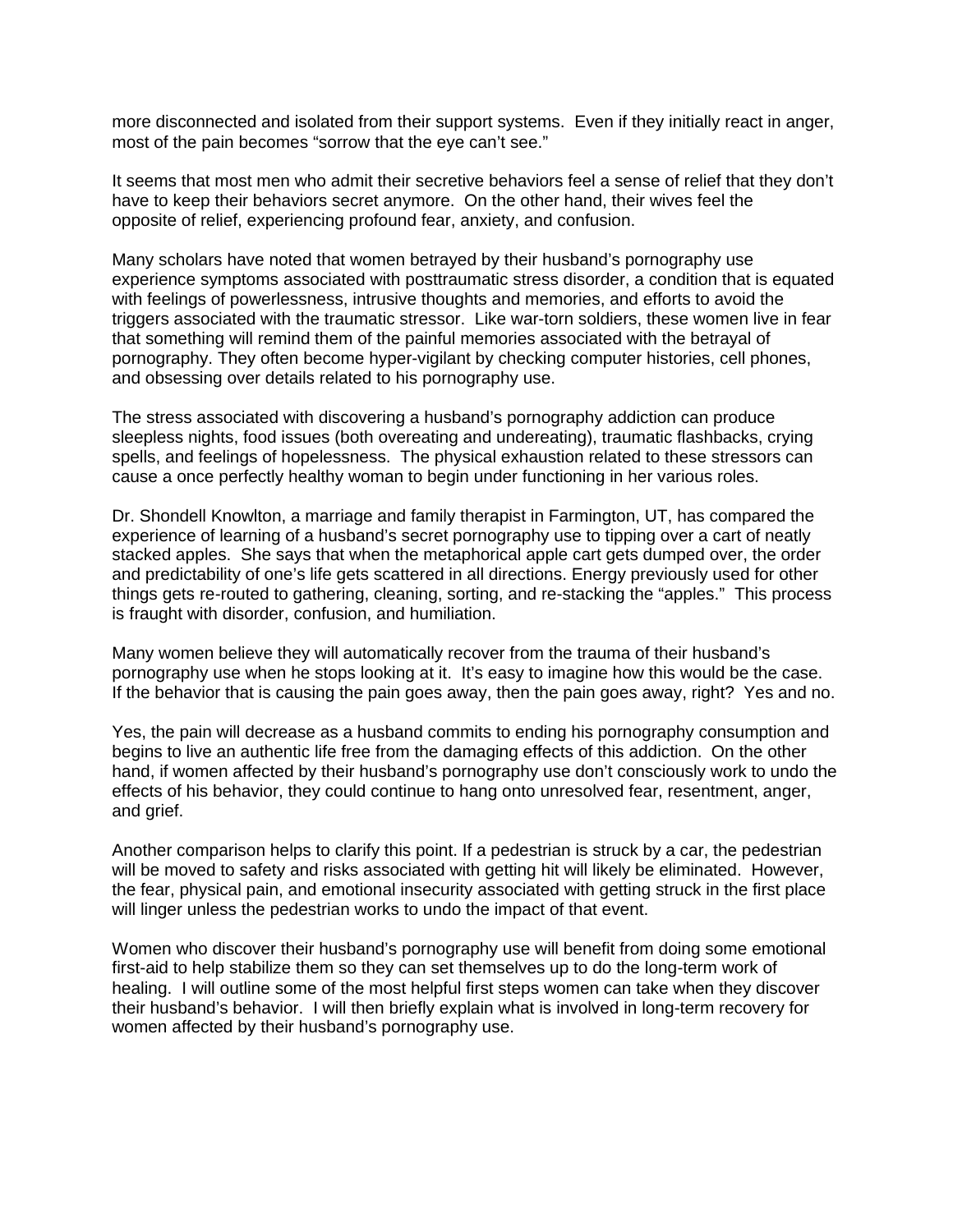## **First-Aid**

1. *Physical self-care* is probably the most overlooked aspect of early recovery for women. Trauma is mostly experienced in the body. The body is designed to protect us from danger. If an individual experiences a serious threat to their safety (emotional or physical), their body will become tense, flooded with adrenaline, and have difficulty calming down. To ignore the body is to ignore one of the greatest resources for healing. I have found that women who make physical self-care a priority heal much faster from the impact of their husband's secretive behaviors. Many women find that getting more sleep, eating healthy foods, exercising, meditating, stretching, soaking in warm water, and slowing down to nurture their physical body can help them shift out of survival mode so they can think clearly.

2. *Spiritual grounding* provides feelings of peace, hope, and reassurance in the face of so much uncertainty. Meditation, prayer, seeking comfort and counsel from words of ancient and modern prophets, and counseling with church leaders allows women access to power and strength beyond their own. Many women feel forsaken by God and alone when they've been betrayed by those closest to them. Spiritual healing is essential, even if it takes time. Some women find it hard to attend church and spend time with others when they feel so low and vulnerable. If this is difficult, remember that being around others can be healing even if you don't reach out and share. Also, it can help to spend time where spiritual feelings are easier to access, such as visiting peaceful locations in nature or listening to uplifting music.

3. *Emotional expression* is critical throughout all stages of recovery, but especially in the early stages. Many women find it helpful to write their feelings in a new journal that they have the option of throwing away at a later date. Emotions can be so strong early in this process that some women worry about putting raw feelings in their regular journal. It's important to have the freedom to express feelings in a healthy non-aggressive way. No feeling is inappropriate. Feelings come and go like the waves of sea, so it's important to give them full expression and movement. Holding on to any strong emotion with the hope that it will disappear only keeps it stuck. Talking with others can also help, which is explained in the next item.

4. *Connecting* to others who can help is also difficult to do, but has tremendous benefits as well. It's not recommended that a woman who learns about her husband's behavior broadcast her pain to just anyone who will listen. Instead, it's important to identify a few key individuals who: 1) will keep confidences, 2) can provide a safe place to talk, 3) won't negatively judge her or her husband, and 4) can offer some support and direction. It can be beneficial for the long-term stability of the relationship for a woman to inform her husband that she will be speaking to specific individuals about her struggles. Helpful individuals often include ecclesiastical leaders, therapists, parents or siblings, 12-step support groups, therapy groups, and close friends.

5. *Simplifying* life is certainly a goal for most people, but this is an excellent reason to begin. This is the ideal opportunity to begin saying "no" to extra commitments, evaluating the schedule, and looking for things to cut out. Dealing with the trauma of betrayal is so physically and emotionally exhausting that everything that used to feel easy will suddenly feel impossible. It's important to keep a simple structure in place so there is order and predictability in life. However, a frenzied pace only functions as a distraction and eventually catches up in the form of more hopelessness, feelings of failure, and powerlessness. Helping others can create a sense of purpose as well. It is better to slow down and prioritize those things that will bring the greatest peace, joy, and comfort.